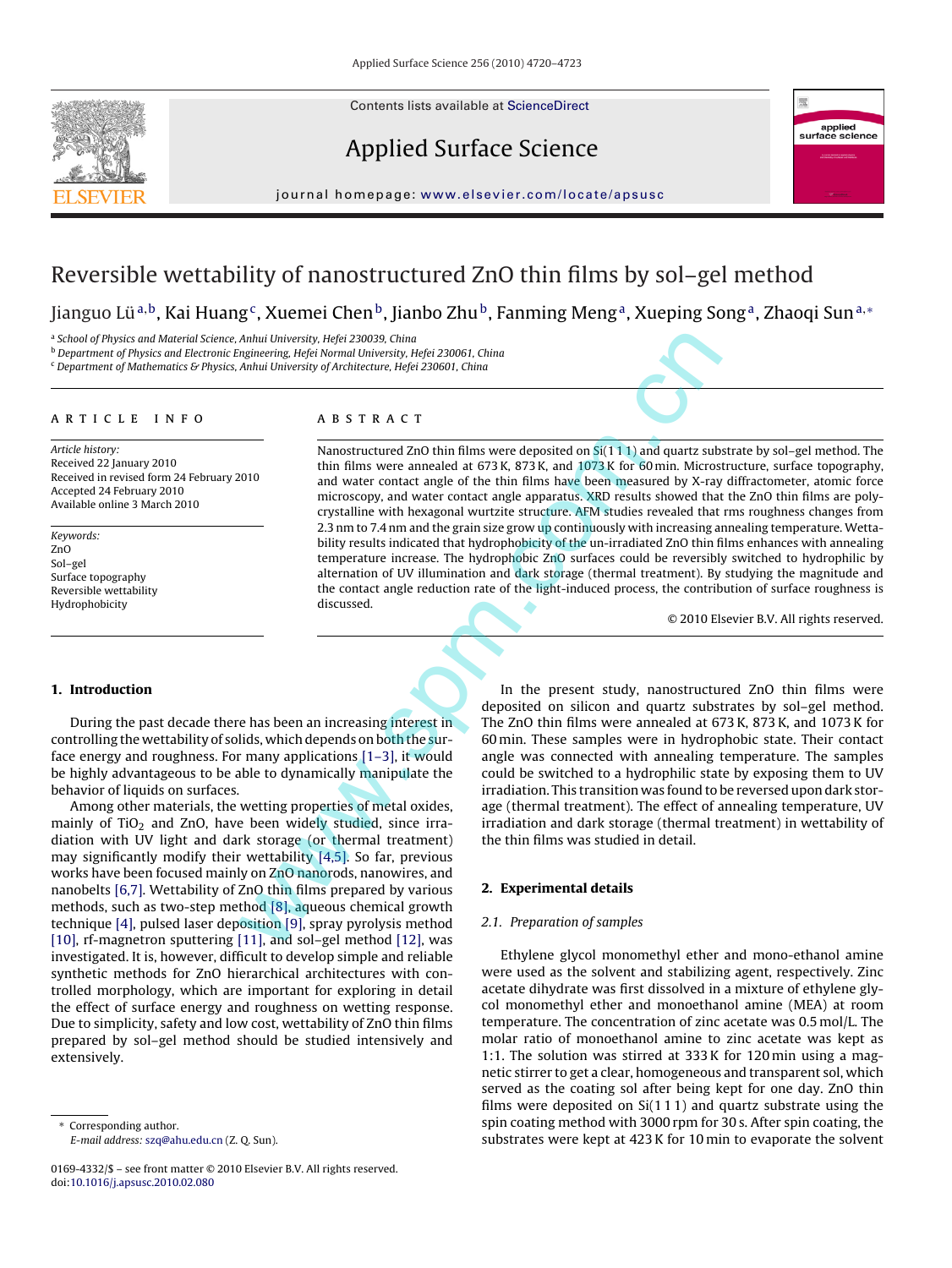<span id="page-1-0"></span>

**Fig. 1.** Geometric pattern for calculation of water contact angle [13].

in the film and this procedure was repeated 10 times. These ascoated films were annealed for 60 min in air and then cooled down to RT.

## 2.2. Characterization

The crystal structure of these thin films was investigated using X-ray diffractometry (XRD, MACM18XHF). The X-ray source is Cu K $\alpha$  radiation, accelerating voltage 40 kV, current 100 mA, scanning range 30–80◦, scanning step 0.02◦, scanning speed  $8°/$ min. Surface topography of the thin films was measured by atomic force microscopy (AFM, CSPM4000) operating in contact mode.

#### 2.3. Contact angle measurements

Contact angle (CA) was measured by a home-made water contact angle apparatus, which was performed at ambient air (18 ◦C, relative humidity (RH) 60%). Light induced hydrophilicity was studied by irradiating the samples at certain time intervals using a 36W high pressure mercury lamp, which emits visible light of 404.7 nm, 435.8 nm, 546.1 nm, and 577.0–579.0 nm, and ultraviolet light of 365 nm. The distance between the sample and the high pressure mercury lamp was 8.0 cm. The intensity of light on the films was about 20.2 mW/cm<sup>2</sup> (the intensity is the overall one and not only the UVA part, which is usually given and proposed to be in the range of 2–4 mW/cm<sup>2</sup> for light induced hydrophilicity studies). After each irradiation time interval, a  $3 \mu L$  distilled, deionised water droplet placed on the irradiated area and the corresponding contact angle was measured. Following irradiation, the samples were placed in the dark for seven days (or annealed at 473 K for 60 min) in ambient conditions. Subsequently, the respective evolution of the contact angles was determined. Fig. 2. XRD patterns of ZnO thin fil[m](#page-3-0)s anne<br>
for calculation of water contact angle [13].<br>
The column of the section of the section of the contact angle [13].<br>
The contact angle is also the SND patterns of<br>
fig. 2 shows t

By measuring the diameter L and height H of the spherical crown of the droplet dropped on the surface of the films from 2 mm height, as shown in Fig. 1. The water contact angle can be calculated from Eq. (1) [\[13\]:](#page-3-0)

$$
\theta = \arctan \frac{4HL}{L^2 - 4H^2}
$$
 (1)

where  $\theta$  is water contact angle. The experimental error of the measurements was ±1◦.



**Fig. 2.** XRD patterns of ZnO thin films annealed at 673 K, 873 K, and 1073 K for 60 min.

## **3. Results and discussion**

### 3.1. Microstructure and surface topography

Fig. 2 shows the XRD patterns of ZnO thin films grown on the silicon substrates annealed at 673 K, 873 K, and 1073 K for 60 min, respectively. All the diffractive peaks attributed to the wurtzite ZnO structure. No characteristic diffraction peaks from other phases or impurities are detected. The XRD patterns imply that the samples are polycrystalline with hexagonal wurtzite structure. It also can be observed from the XRD patterns that the maximum value of diffraction intensity of the thin films appears at 873 K.

The diffraction intensity and the full width at half maximum (FWHW) are related to the crystallinity and grain size. The grain size (D) can be computed according to the following Scherrer Eq. (2) [14]:

$$
D = \frac{0.9\lambda}{\beta \cos \theta} \tag{2}
$$

where  $\lambda$ ,  $\beta$ , and  $\theta$  are X-ray wavelength (0.15406 nm), FWHW of (1 0 1) peak and Bragg diffraction angle, respectively. As shown in Fig. 3, the grain sizes were 11.1 nm, 18.5 nm, and 18.5 nm for the films annealed at 673 K, 873 K, and 1073 K, respectively.

Surface topography of the thin films was measured by AFM. Fig. 4 shows the AFM images of the ZnO thin films grown on the silicon substrates with different annealing temperatures. It can be seen that the grain size increase with the increase of the annealing temperature. This phenomenon can be explained that as annealing temperature increases, the crystal grain grow up continuously. This result is in agreement with the analysis of X-ray diffraction pat-



**Fig. 3.** Variations of the grain size and rms of ZnO thin films with the annealing temperature.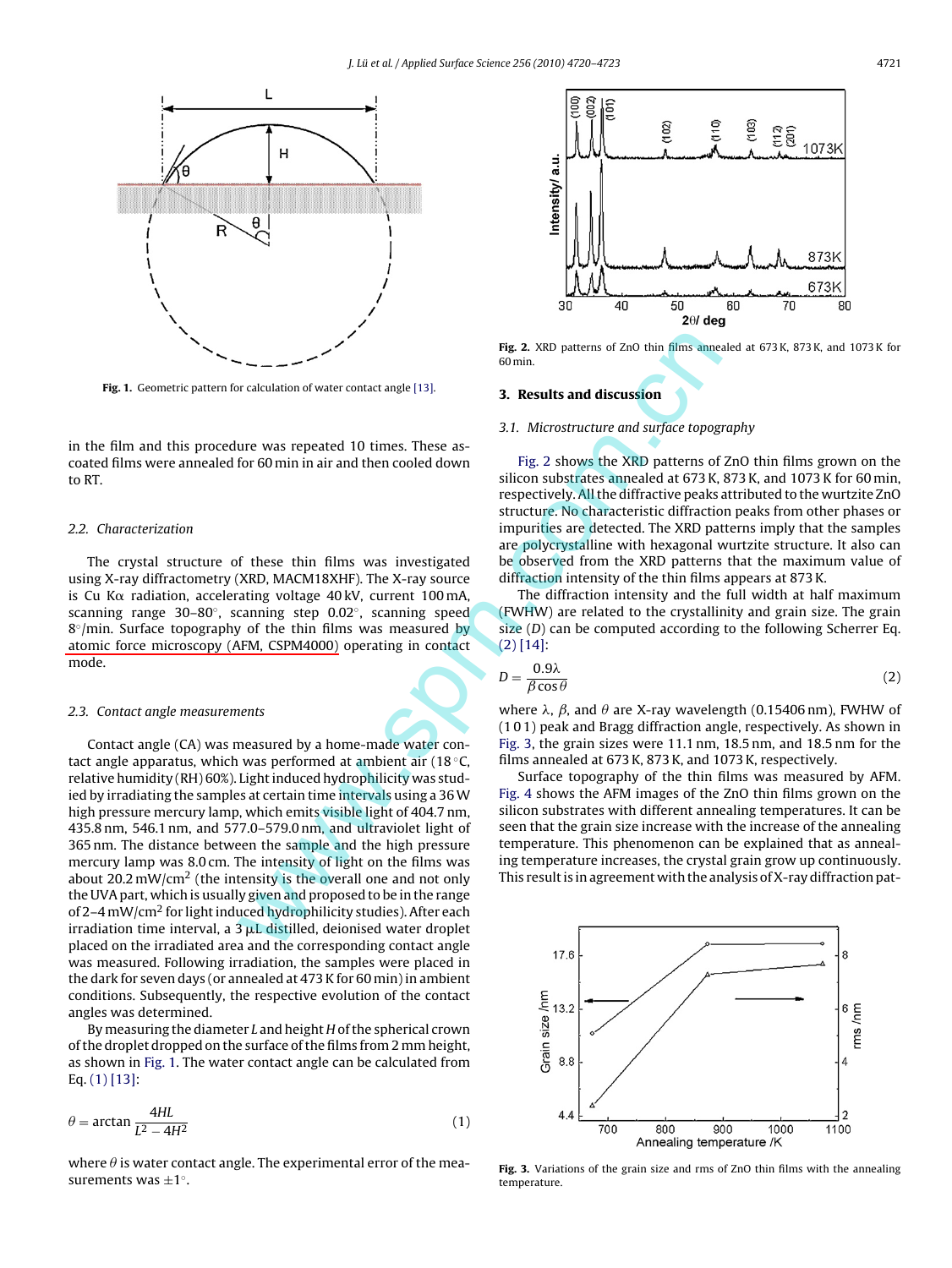<span id="page-2-0"></span>

**Fig. 4.** Surface topography of ZnO thin films annealed at (a) 673 K, (b) 873 K, and (c) 1073 K for 60 min.



**Fig. 5.** (a) Dependence of the water contact angle on the UV illumination time for nanostructured ZnO samples. (b) The corresponding evolution of the ratio of the respective contact angles to their initial values is also plotted for comparison.

terns. As shown in [Fig. 3, r](#page-1-0)ms roughness of ZnO thin films changes from 2.3 nm to 7.4 nm with increasing annealing temperature. The change law of rms roughness may be attributed to the increase of the grain size.

## 3.2. Reversible wettability of ZnO thin films

Fig. 5 shows the contact angle evolution with UV irradiation time for ZnO thin films with different annealing temperature. It can be seen that the contact angle of un-irradiated thin films increases from 69◦ to 93◦ with increasing annealing temperature. Under UV irradiation all samples exhibit a light induced transition. The sample annealed at 673 K displays a rather weak response, reaching a contact angle of ∼27◦ after 60 min, i.e. a decrease of ∼61%. The corresponding difference is greater for the sample annealed at 1073 K and equal to ∼84%. The relative changes in wettability are better understood by means of contact angle reduction rate, as shown in Fig. 5, which is a measure of the efficiency of the light induced process. The results show that the contact angle reduction rate increase as annealing temperature increases. More importantly, the contact angle reduction rate is higher than that observed in other ZnO structures [\[4,9\].](#page-3-0)

It must be pointed out that the changes in wettability of the thin films are reversible. After the UV irradiated films were placed in dark for seven days (or annealed at 473 K for 60 min) in ambient conditions, a new water droplet was used to measure the surface wettability, and the initial wetting state was obtained again, as shown in [Fig. 6.](#page-3-0) This process has been repeated several times, and good reversibility of the surface wettability was observed.